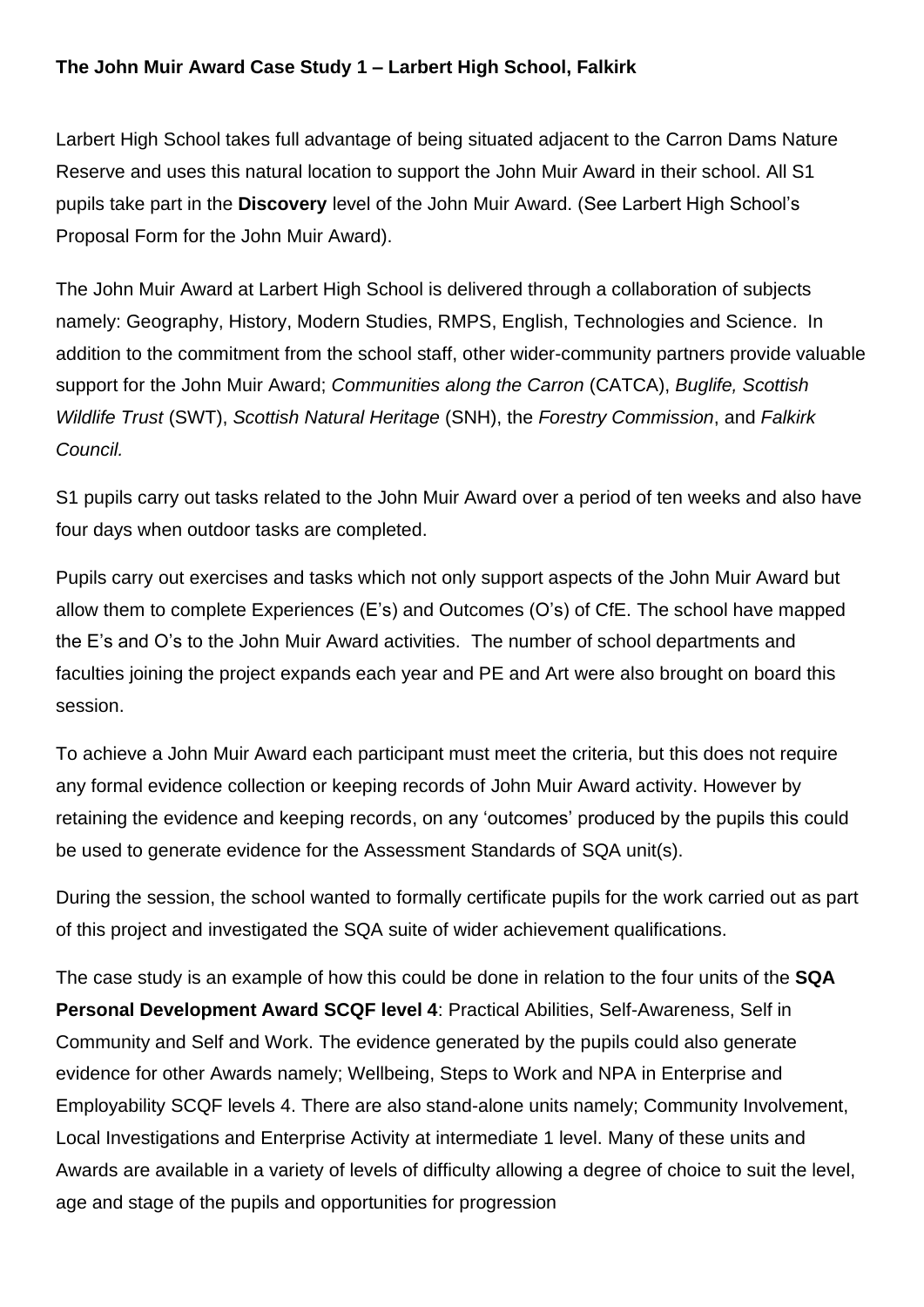### *NB SQA requirements:*

*Centres are required to map the evidence generated by the learner against the outcomes and assessment standards of the relevant unit specification. Evidence of achievement must be recorded via the SQA Unit Assessment Support Pack (ASP) or centre devised assessment material, and this must be retained in order that External Verification can be carried out by SQA in the event of the centre being selected for such.* 

See Proposal Form below for details of Larbert High School's John Muir Award. This planning tool is completed by teachers or group leaders and submitted to the John Muir Award before activity takes place and before an Award can be formally registered. The Proposal form outlines the aims, timescales, details of the group and activity planned to meet the Four Challenges of the Award.

For any school or group looking to register an Award you can download the Proposal Form here:

<https://www.johnmuirtrust.org/john-muir-award/key-documents>

.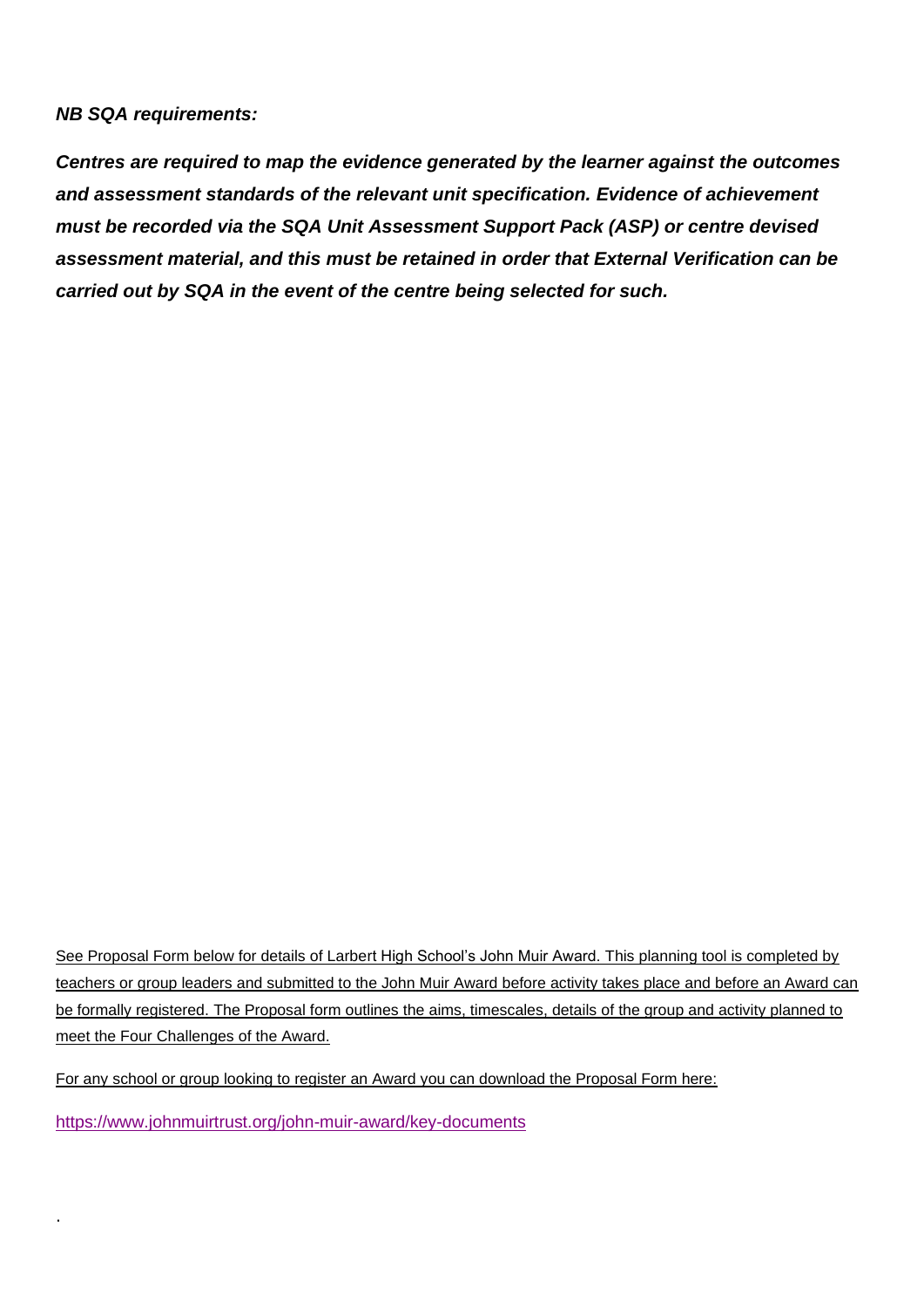## **Larbert High School's John Muir Award Proposal Form Page 1**

### **Here are the activities which learners will be involved in for the John Muir Award**



#### **John Muir Award Proposal Form Outline your activity and describe how you will meet the Four John Muir Award Challenges**

This **Proposal Form** is an aid to your planning and delivery of a John Muir Award, at Discovery, Explorer or Conserver Level. It enables Award staff to offer support and advice, and helps ensure that your Proposal will lead to successful completion of Awards.

Responsibility for ensuring adequate health & safety, legal and insurance arrangements lies with the group/organisation (or individual/ family) that is setting up activity towards achieving John Muir Awards.

Refer to Resources page at **[johnmuiraward.org](http://www.johnmuiraward.org/)** for Information Handbook and Award Criteria.

Send a copy of your Proposal Form to your appropriate regional Award contact at least **2 weeks** before starting. If not known, please click on Contacts a[t johnmuiraward.org.](mailto:johnmuiraward.org) Alternatively, send to [info@johnmuiraward.org,](mailto:info@johnmuiraward.org) or John Muir Award, 41 Commercial Street, Edinburgh EH6 6JD

| contact person                                                        | date                                                                                                                                                                                                                                                                                                                                                                                                                                                                                                                    |  |  |
|-----------------------------------------------------------------------|-------------------------------------------------------------------------------------------------------------------------------------------------------------------------------------------------------------------------------------------------------------------------------------------------------------------------------------------------------------------------------------------------------------------------------------------------------------------------------------------------------------------------|--|--|
| group/organisation<br>or individual/family                            | Larbert High School                                                                                                                                                                                                                                                                                                                                                                                                                                                                                                     |  |  |
| address                                                               | Carrongrange Avenue<br>Stenhousemuir<br>Larbert postcode FK5 3BL                                                                                                                                                                                                                                                                                                                                                                                                                                                        |  |  |
| phone                                                                 | e-mail                                                                                                                                                                                                                                                                                                                                                                                                                                                                                                                  |  |  |
| mobile                                                                | web                                                                                                                                                                                                                                                                                                                                                                                                                                                                                                                     |  |  |
|                                                                       | Are any organisations or partners helping towards this Award?                                                                                                                                                                                                                                                                                                                                                                                                                                                           |  |  |
| Scottish Wildlife Trust.                                              | CATCA (Communities Along the Carron Association), Falkirk Council Ranger Service and Biodiversity Officer, RSPB, Buglife,                                                                                                                                                                                                                                                                                                                                                                                               |  |  |
| <b>Summary of Award Proposal</b>                                      | Select Award level  <br>Discovery                                                                                                                                                                                                                                                                                                                                                                                                                                                                                       |  |  |
| school.                                                               | Outline the main aims and themes of what you plan to do. What is/are your main reason/s for using the John Muir Award?<br>We look to cover all relevant aspects of the Curriculum for Excellence which will allow the pupils to participate in a range of<br>progressive activities and create outdoor learning experiences which build self-confidence and raise self-esteem. It is hoped<br>pupils will take the opportunities to achieve successive levels of the award in subsequent years as they progress through |  |  |
| Group background<br>History, Modern Studies and RMPS.                 | Include details such as: who the group is, age ranges, group size, any referral process, and other relevant points.<br>The S1 cohort from Larbert High school are a mixed group of approximately 300 pupils who are taking part in the John Muir<br>Award as part of the Humanities S1 Course in which they will explore the experiences and outcomes of CfE for Geography,                                                                                                                                             |  |  |
| <b>Start date</b>                                                     | <b>Finish date</b>                                                                                                                                                                                                                                                                                                                                                                                                                                                                                                      |  |  |
| <b>Estimated time commitment</b>                                      | E.g. number of days, hours spent per week, residential length<br>Minimum 4 hours per week for 8 weeks                                                                                                                                                                                                                                                                                                                                                                                                                   |  |  |
| Is any evaluation taking place for this activity/work/project?<br>Yes |                                                                                                                                                                                                                                                                                                                                                                                                                                                                                                                         |  |  |
| How many people are involved?                                         | 12<br>280<br>participants<br>leaders/staff                                                                                                                                                                                                                                                                                                                                                                                                                                                                              |  |  |
| No. of Record Books, optional                                         | 280<br>1 per participant/leader, please select<br>Hard copy                                                                                                                                                                                                                                                                                                                                                                                                                                                             |  |  |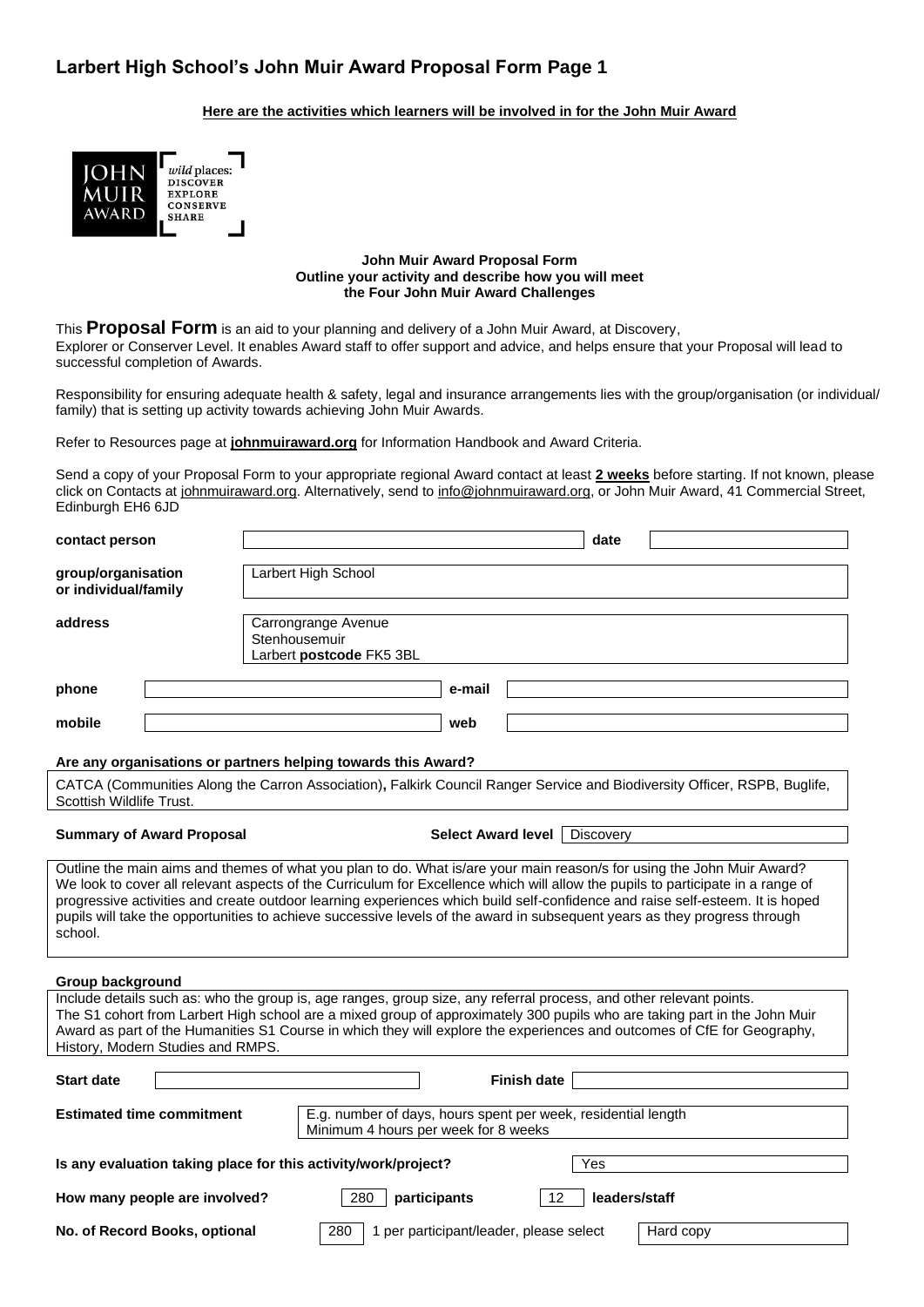## **Larbert High School's John Muir Award Proposal Form Page 2**

The following outlines the details of Larbert High School's John Muir Award. This planning tool is completed by teachers or group leaders and submitted to the John Muir Award before activity takes place and before a John Muir Award can be formally registered. The Proposal Form outlines the aims, timescales, and details of how Larbert High School's group and activity planned to meet the Four Challenges of the Award within the four coloured boxes of the form.

| Discover a wild place<br>Where/what is your wild place (or places)?<br>This can be school grounds, local park, beach, woods,<br>river, mountain or national park<br>Briefly:<br>Tell us what gives the place(s) its natural character.<br>What makes it special?<br>Why is it a suitable place for your Award activity?                                                                                                                                                                                                                       | The Carron Dams and Lade is adjacent to Larbert High<br>School. Carron Dams and Lade is a Local Nature Reserve<br>and SSSI.<br>School grounds- including a wooded area and Larbert High<br><b>Community Garden</b><br>The pupils will also discover the new pump track facility<br>being developed with an environmental aspect and have<br>input on the wildlife elements to the area.<br>Learning about the history of the environmental movement<br>and the work of John Muir and the John Muir Trust.                                                                                                                                                                                                                                                 |
|-----------------------------------------------------------------------------------------------------------------------------------------------------------------------------------------------------------------------------------------------------------------------------------------------------------------------------------------------------------------------------------------------------------------------------------------------------------------------------------------------------------------------------------------------|-----------------------------------------------------------------------------------------------------------------------------------------------------------------------------------------------------------------------------------------------------------------------------------------------------------------------------------------------------------------------------------------------------------------------------------------------------------------------------------------------------------------------------------------------------------------------------------------------------------------------------------------------------------------------------------------------------------------------------------------------------------|
| <b>Explore it</b><br>Tell us what you'll do to increase your awareness and<br>understanding. How will you experience, enjoy and<br>find out more about your wild place(s)?<br>You might:<br>Visit it at different times of day and night, in different                                                                                                                                                                                                                                                                                        | Pupils research the use of the River Carron and the local<br>history, demography fauna & flora, wildlife etc. Guided walk<br>of the Dams area-explore its features, compare its present/<br>past's condition and uses. Use GPS/Google Earth digital<br>exploration/Digimap.<br>Record experiences using video, photos, journals etc. take                                                                                                                                                                                                                                                                                                                                                                                                                 |
| seasons, alone or with others.<br>Travel extensively - walk, camp, bike, canoe.<br>Sit, look, listen - engage senses.<br>Identify and find out more about landscapes, habitats and                                                                                                                                                                                                                                                                                                                                                            | part in a creative writing course focusing on the LNR and<br>whole school related projects e.g. climate challenge fund<br>project, Wild fashion day.                                                                                                                                                                                                                                                                                                                                                                                                                                                                                                                                                                                                      |
| living things (biodiversity), and how they connect.<br>Make maps. Take photographs. Research local geology,<br>natural and cultural history.                                                                                                                                                                                                                                                                                                                                                                                                  | Pupils will work with specialists from outside agencies to<br>carry out an environmental audit of the LNR.                                                                                                                                                                                                                                                                                                                                                                                                                                                                                                                                                                                                                                                |
| <b>Conserve it</b><br>How will you care for your wild place(s), take some<br>personal responsibility, make a difference, put<br>something back?<br>Take practical action for nature - wildlife or pollution<br>surveys, litter picks and audits, tree or shrub planting, grow<br>plants for wildlife or clear invasive plants, create or monitor<br>habitats<br>Campaign and educate to highlight an environmental issue<br>or help protect a wild place.<br>Apply minimum impact approaches to your activity.                                | The environmental audit will identify issues pupils can tackle<br>to conserve the area and raise awareness in the local<br>community. Pupils will identify a practical conservation task-<br>working with SWT and CATCA e.g. litter picking and<br>prevention, pond clearing, dog fouling prevention, invasive<br>species removal.<br>In school grounds and community garden-litter picking,<br>wildlife friendly planting, orchard tree planting, bug hotels<br>and nest boxes. Pupils will consider global citizenship-<br>moral decisions around environmental issues and make<br>links to our climate challenge fund project aiming to reduce<br>food waste/promote local growing and management of local<br>green network of paths and cycle routes. |
| <b>Share your experiences</b>                                                                                                                                                                                                                                                                                                                                                                                                                                                                                                                 | The pupils will be responsible for gathering information such<br>as photos, videos, creating Google street views/maps etc for                                                                                                                                                                                                                                                                                                                                                                                                                                                                                                                                                                                                                             |
| Tell others about what you've done - experiences,<br>achievements, feelings, what's been learned.<br>Celebrate!<br>Reflect, review and discuss your adventures and<br>experiences in wild places - do this during as well as after,<br>informally or more formally.<br>You might:<br>Make a display of photos, drawings, stories, poems, and<br>artwork.<br>Make a group diary – as a book, wall display or film.<br>Organise a presentation.<br>Lead a guided walk around your wild place(s).<br>Use newsletters, websites and social media. | a presentation to the rest of the school, parents and local<br>community. Share with our link school 'Woodlands' in Cape<br>Town, South Africa. The pupils will undertake an awareness<br>raising exercise in the local community to help the transition<br>of a negative image for the area to that of a positive place to<br>be used and cared for. Opportunity to lead guided walks.<br>Their work will be published to the wider school community<br>and shared via social media, website and other literature.<br>Review pupil's experiences using the Four Challenge<br>Review.                                                                                                                                                                     |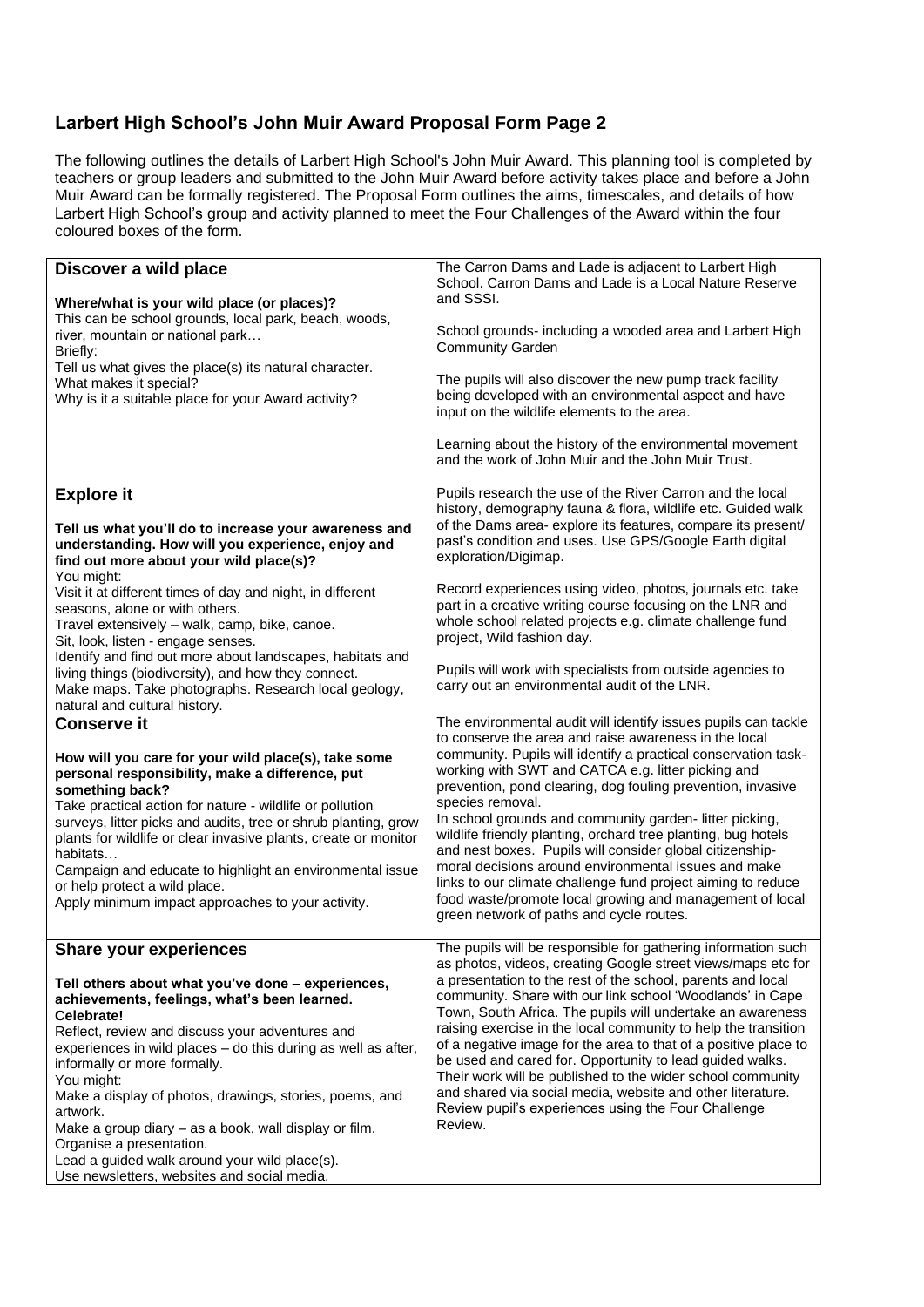# **Personal Development: Self Awareness SCQF Level 4 (H18X 44)**

| <b>Unit Outcome</b>                                       | <b>Assessment Standards</b>                                                                                                                                                                                                                                                     | <b>John Muir Activities</b>                                                                                                                                                                                                          | <b>Evidence Generated</b>                                                                                                                                                                |
|-----------------------------------------------------------|---------------------------------------------------------------------------------------------------------------------------------------------------------------------------------------------------------------------------------------------------------------------------------|--------------------------------------------------------------------------------------------------------------------------------------------------------------------------------------------------------------------------------------|------------------------------------------------------------------------------------------------------------------------------------------------------------------------------------------|
| Prepare for a project to<br>1.<br>develop self-awareness. | 1.1 identifying their own qualities<br>and feelings.<br>1.2 gathering opinions from<br>another person about their own<br>qualities.<br>1.3 identifying an aim for the<br>project.<br>1.4 identifying their own straight<br>forward tasks to enable progress<br>towards the aim. | Involvement in planning<br>Award- setting a personal<br>goal.<br>Engagement with<br>supporting agencies<br>SWT, CATCA<br>Investigation into global<br>environmental issues-<br>values, beliefs and<br>attitudes.                     | Journals<br><b>Photos</b><br>Video footage<br>Poetry<br>Personal writing<br>English folio pieces<br>Anthology of writing (published)<br>Newspaper articles<br><b>Posters</b><br>Leaflets |
| Carry out the project.                                    | 2.1 monitoring progress and<br>taking appropriate action.<br>2.2 Completing their own<br>identified tasks.                                                                                                                                                                      | Seeking opinions on own<br>qualities through<br>discussion with others.<br>Personal review and<br>reflection of being in wild                                                                                                        | <b>BLOGs</b><br>Evidence of web searches.<br><b>Slides or Powerpoint</b><br>presentations.                                                                                               |
| 3. Review knowledge of self.                              | 3.1 identifying what has been<br>learned about their own qualities<br>and feelings from completing the<br>project.<br>3.2 describing personal goals for<br>further development of self -<br>awareness.                                                                          | places-resilience.<br>Creative writing project<br>inspired by environment.<br>Artefacts to promote<br>conservation e.g. leaflets,<br>power points etc.<br>Assembly talks to fellow<br>students.<br>Personal BLOG, diary,<br>journal. |                                                                                                                                                                                          |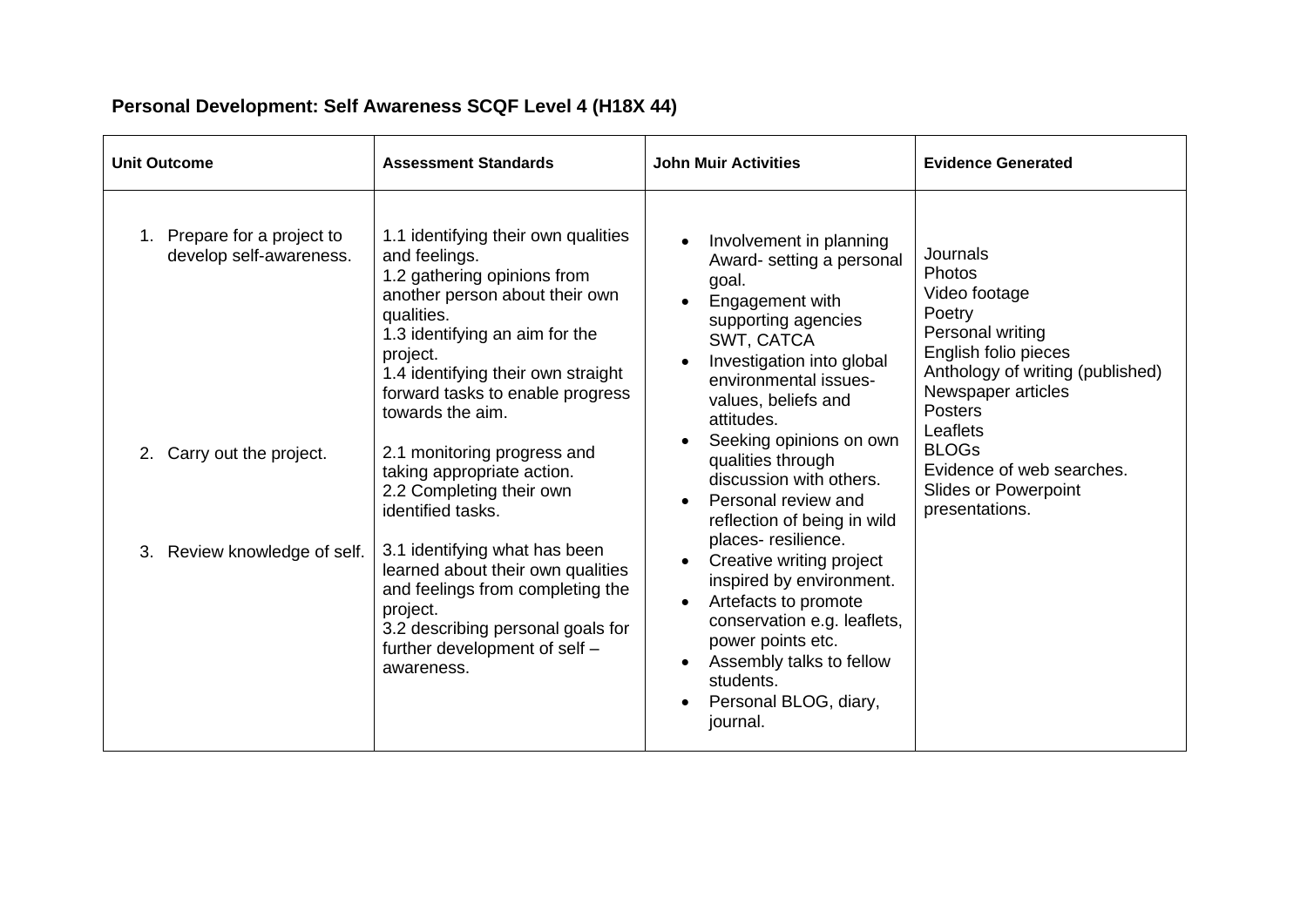# **Personal Development: Practical Abilities SCQF level 4 (H18W 44)**

| <b>Unit Outcome</b>                                                | <b>Assessment Standards</b>                                                                                                                                                                               | <b>John Muir Activities</b>                                                                                                                                                                                                                   | <b>Evidence Generated</b>                                                                                                                                                                 |
|--------------------------------------------------------------------|-----------------------------------------------------------------------------------------------------------------------------------------------------------------------------------------------------------|-----------------------------------------------------------------------------------------------------------------------------------------------------------------------------------------------------------------------------------------------|-------------------------------------------------------------------------------------------------------------------------------------------------------------------------------------------|
| Prepare to develop practical<br>abilities within a project.        | 1.1 Identifying strengths and<br>limitations within own<br>practical abilities in relation to<br>a specific project(s)<br>1.2 Identifying targets for the<br>development of these<br>practical abilities. | Giving a presentation to<br>school partner agencies,<br>school, parents, and local<br>communities.<br>Auditing an area,<br>identifying problems with<br>the area eg dog fouling,<br>fly tipping.<br>Carrying out a self-<br>evaluation of own | Guided ranger visits<br>Photos<br>Video footage<br>Worksheets<br><b>Slides or Powerpoint</b><br>presentations<br>Research notes<br>Records of surveys<br><b>Jotters</b><br><b>Folders</b> |
| Develop practical abilities.<br>2                                  | 2.1 identifying straightforward<br>activities to meet the targets<br>2.2 carrying out the activities                                                                                                      | practical abilities required<br>for John Muir Award<br>Plan and conduct guided<br>walks, create an<br>orienteering trail.                                                                                                                     | Guest speaker events<br>Self-evaluation toolkit<br>Audit of own abilities<br>'Bugs Life' project                                                                                          |
| Review their own practical<br>3<br>abilities used in a project(s). | 3.1 identifying progress made<br>towards achieving targets.<br>3.2 describing areas for further<br>development of own practical<br>abilities                                                              | Build bird boxes; build<br>bug hotels for the Bugs<br>Life Project.<br>Produce an item for team<br>BLOG and for school<br>website<br>Produce artefacts to<br>promote conservation eg<br>leaflets, posters, power<br>points.                   |                                                                                                                                                                                           |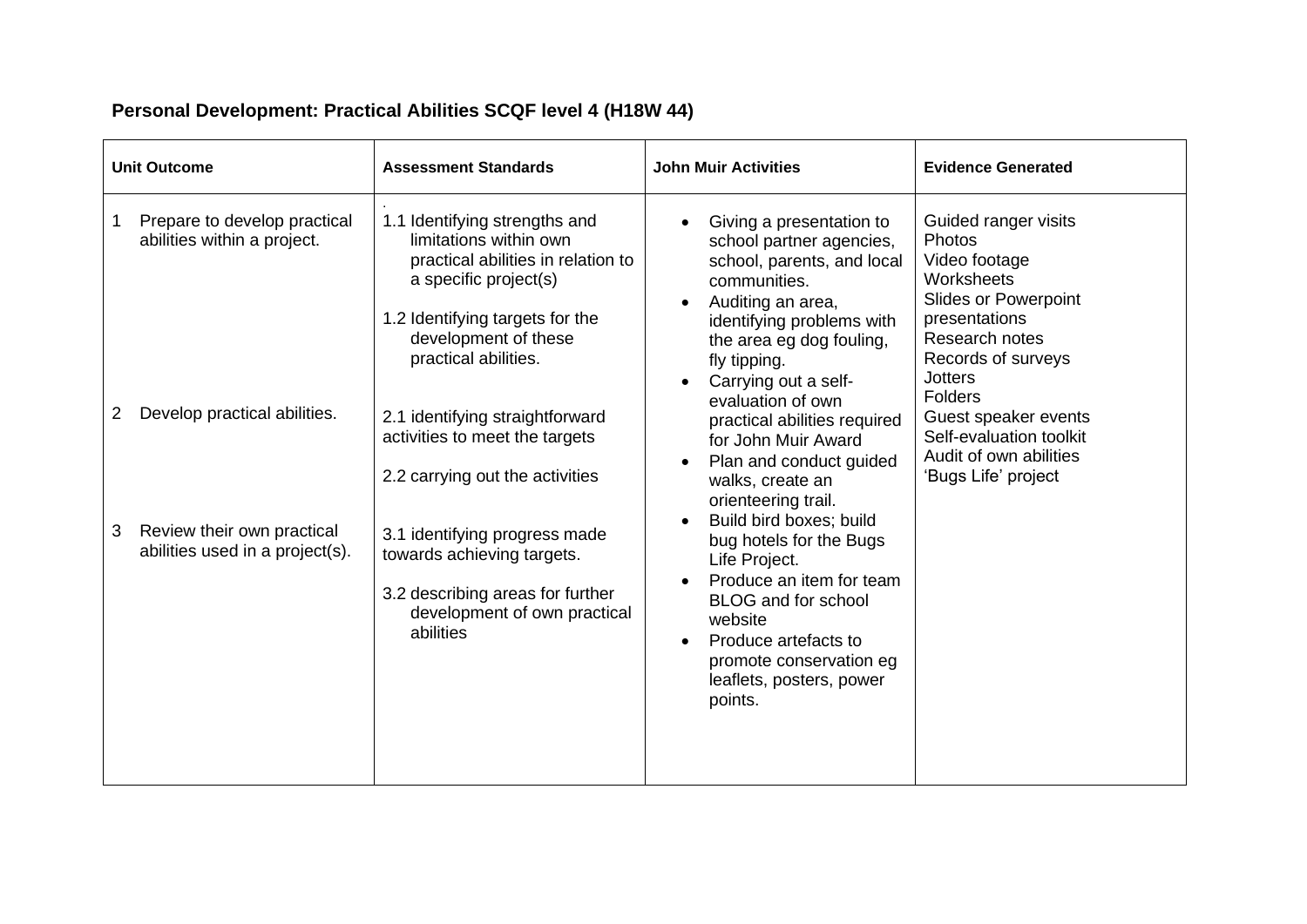| <b>Learning Outcome</b>                                                 | <b>Assessment Standards</b>                                                                                                                                                                                                                                                                                                                                                                           | <b>John Muir Activities</b>                                                                                                                                                                                                                                                                                                                                                                                                                                               | <b>Evidence Generated</b>                                                                                                                                                        |
|-------------------------------------------------------------------------|-------------------------------------------------------------------------------------------------------------------------------------------------------------------------------------------------------------------------------------------------------------------------------------------------------------------------------------------------------------------------------------------------------|---------------------------------------------------------------------------------------------------------------------------------------------------------------------------------------------------------------------------------------------------------------------------------------------------------------------------------------------------------------------------------------------------------------------------------------------------------------------------|----------------------------------------------------------------------------------------------------------------------------------------------------------------------------------|
| 1 Prepare to develop<br>interpersonal skills within a group<br>project. | 1.1 identifying strengths and<br>limitations in their own<br>interpersonal skills<br>1.2 identifying personal targets<br>for the development of these<br>skills<br>1.3 contributing to the planning of<br>a group project that will allow<br>progress towards these personal<br>targets<br>1.4 identifying their own<br>straightforward tasks, which will<br>enable progress towards these<br>targets | Presentations to pupils,<br>partner agencies,<br>parents, local<br>communities and<br>businesses.<br>Work cooperatively with<br>link school in Cape Town,<br>South Africa.<br>Working with others to<br>plan guided walks for<br>associated primary<br>schools.<br>Working with others to<br>carry out scientific<br>investigation and report<br>writing e.g. CO2 levels.<br>Plan the following<br>projects with others e.g.<br><b>Climate Challenge Fund</b><br>project. | Photos<br>Video,<br>Posters,<br>Presentations<br>Leaflets<br>Reports<br>Project plans<br>Printed anthology<br>Plan for guided walks<br>Letters<br><b>BLOGs</b><br>School website |
| Carry out the project.<br>$\overline{2}$                                | 2.1 completing their own<br>identified tasks<br>2.2 contributing to monitoring the<br>progress of the project<br>2.3 working co-operatively with<br>others                                                                                                                                                                                                                                            |                                                                                                                                                                                                                                                                                                                                                                                                                                                                           |                                                                                                                                                                                  |
| 3 Review their own interpersonal<br>skills.                             | 3.1 gathering feedback about the<br>effectiveness of their own<br>interpersonal skills<br>3.2 describing progress made<br>towards achieving personal<br>targets<br>3.3 describing areas for further<br>development of interpersonal<br><b>skills</b>                                                                                                                                                  |                                                                                                                                                                                                                                                                                                                                                                                                                                                                           |                                                                                                                                                                                  |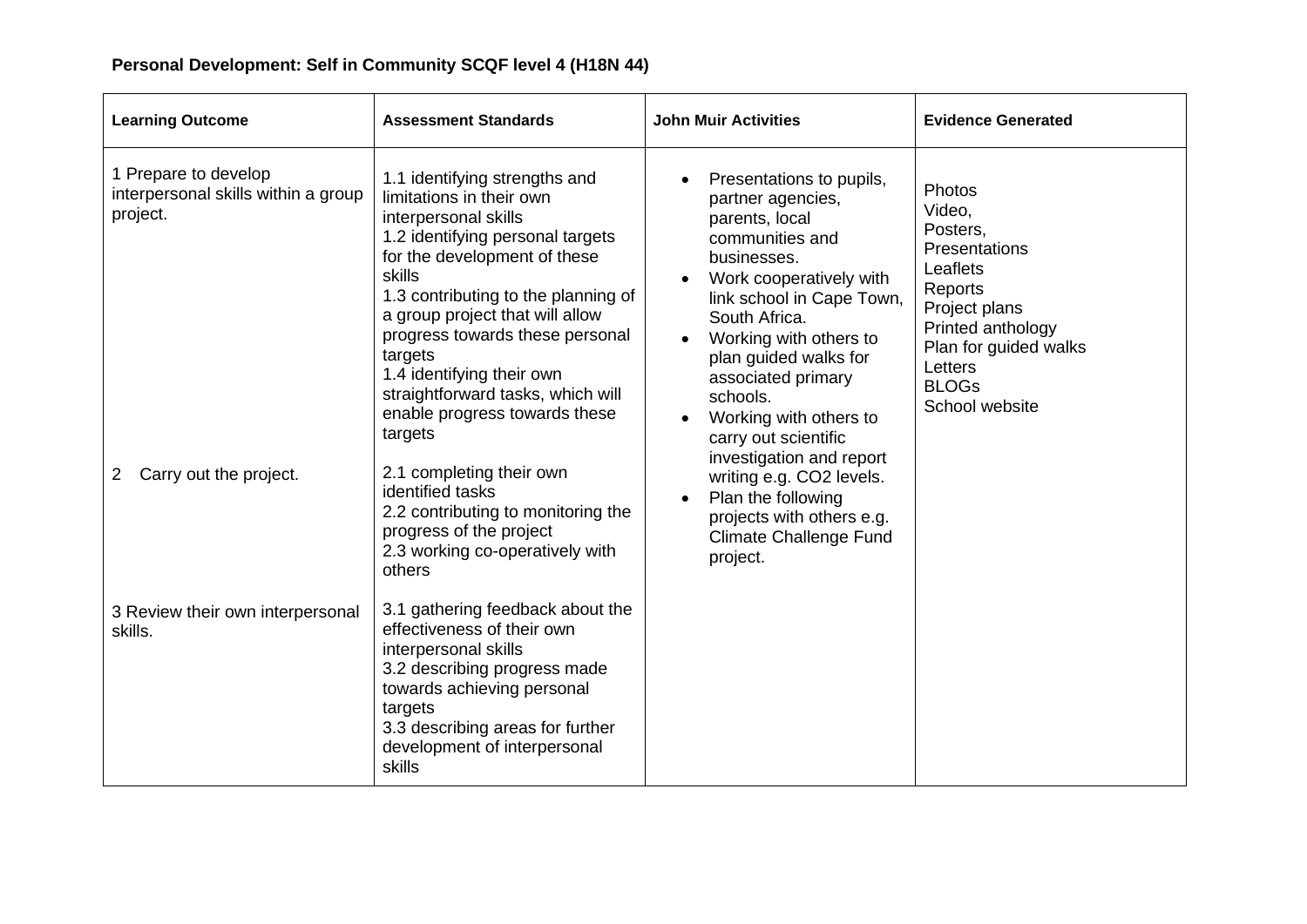| <b>Learning Outcome</b>                                                                                     | <b>Assessment Standards</b>                                                                                                                                                                                                                                                                                                                                                                                                                                              | <b>John Muir Activities</b>                                                                                                                                                                                                                                                                                                                                                                                                | <b>Evidence Generated</b>                                                                                                                                                                                                                           |
|-------------------------------------------------------------------------------------------------------------|--------------------------------------------------------------------------------------------------------------------------------------------------------------------------------------------------------------------------------------------------------------------------------------------------------------------------------------------------------------------------------------------------------------------------------------------------------------------------|----------------------------------------------------------------------------------------------------------------------------------------------------------------------------------------------------------------------------------------------------------------------------------------------------------------------------------------------------------------------------------------------------------------------------|-----------------------------------------------------------------------------------------------------------------------------------------------------------------------------------------------------------------------------------------------------|
| 1. Prepare to develop task<br>management skills within a<br>vocational project.<br>2. Carry out the project | 1.1 describing strengths and<br>limitations in their own task<br>management skills.<br>1.2 identifying personal targets<br>for the development of these<br>skills.<br>1.3 producing a plan for the<br>development of these skills.<br>1.4 identify own straightforward<br>tasks, which will enable progress<br>towards achieving personal<br>targets.<br>2.1 monitoring the progress of<br>the plan and taking appropriate<br>action.<br>2.2 completing their own tasks. | Work shadowing a<br>specialist in their job roles<br>e.g. rangers, RSPB<br>officer, Biodiversity<br>officer.<br>Interview / talk with<br>partner staff e.g. CATCA<br>staff<br>Studying local<br>employment linked to<br>project past and present.<br>Interviewing a specialist<br>about their work.<br>Active conservation work<br>eg invasive species<br>removal, litter picks, bug<br>hotels and wildflower<br>planting. | <b>Guided walks</b><br>Photos<br>Video footage<br>Recordings of interviews/talks<br>Records of surveys<br>Journals<br>ICT search,<br>Record of use of specific<br>programmes eg Google earth,<br>environmental audit.<br>Use of websites eg My WOW. |
| 3. Review their own task<br>management skills.                                                              | 3.1 describing progress made<br>towards achieving personal<br>targets.<br>3.2 reaching conclusions about<br>the effectiveness of the plan.<br>3.3 describing areas for further<br>development of own task<br>management skills.                                                                                                                                                                                                                                          |                                                                                                                                                                                                                                                                                                                                                                                                                            |                                                                                                                                                                                                                                                     |